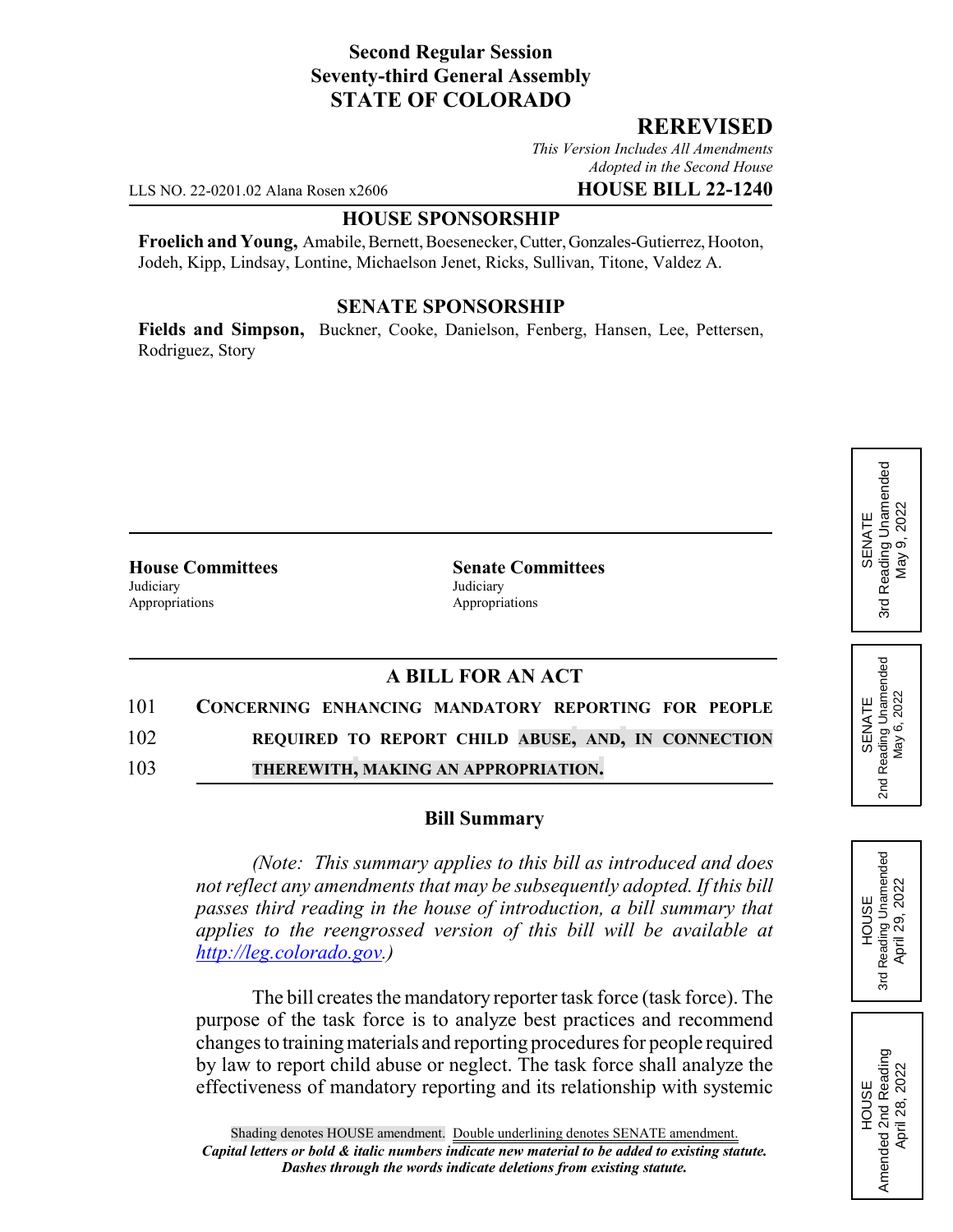issues, including the disproportionate impact of mandatory reporting on families of color and under-resourced communities. The task force may propose clarifications to the law to help implement its recommendations. The task force operates for 2 years. The task force shall submit a final report on its findings and recommendations on January 1, 2025, to the house of representatives public and behavioral health and human services committee and the senate health and human services committee, or their successor committees, the governor, and the department of human services.

The bill also updates mandatory reporting requirements and procedures for people required to report child abuse or neglect (mandatory reporters). The updates include:

- ! Changing the time frame for reporting child abuse or neglect from "immediately" to "within 24 hours";
- Requiring reporting on unlawful sexual behavior;
- Requiring employers to notify and to provide materials to their employees regarding mandatory reporter responsibilities; and
- Changing the mental state of a person who violates the mandatory reporter provision from "willfully" to "knowingly".

1 *Be it enacted by the General Assembly of the State of Colorado:*

2 **SECTION 1.** In Colorado Revised Statutes, **amend** 19-3-302 as

3 follows:

 **19-3-302. Legislative declaration.** (1) The general assembly declares that the complete reporting of child abuse is a matter of public concern and that, in enacting this part 3, it is the intent of the general assembly to protect the best interests of children of this state and to offer protective services in order to prevent any further harm to a child suffering from abuse. It is also the intent of the general assembly that if 10 a county or group of counties decides to establish a child protection team, that the child protection teams publiclydiscuss public agencies'responses to child abuse and neglect reports so that the public and the general assemblyare betterinformed concerning the operation and administration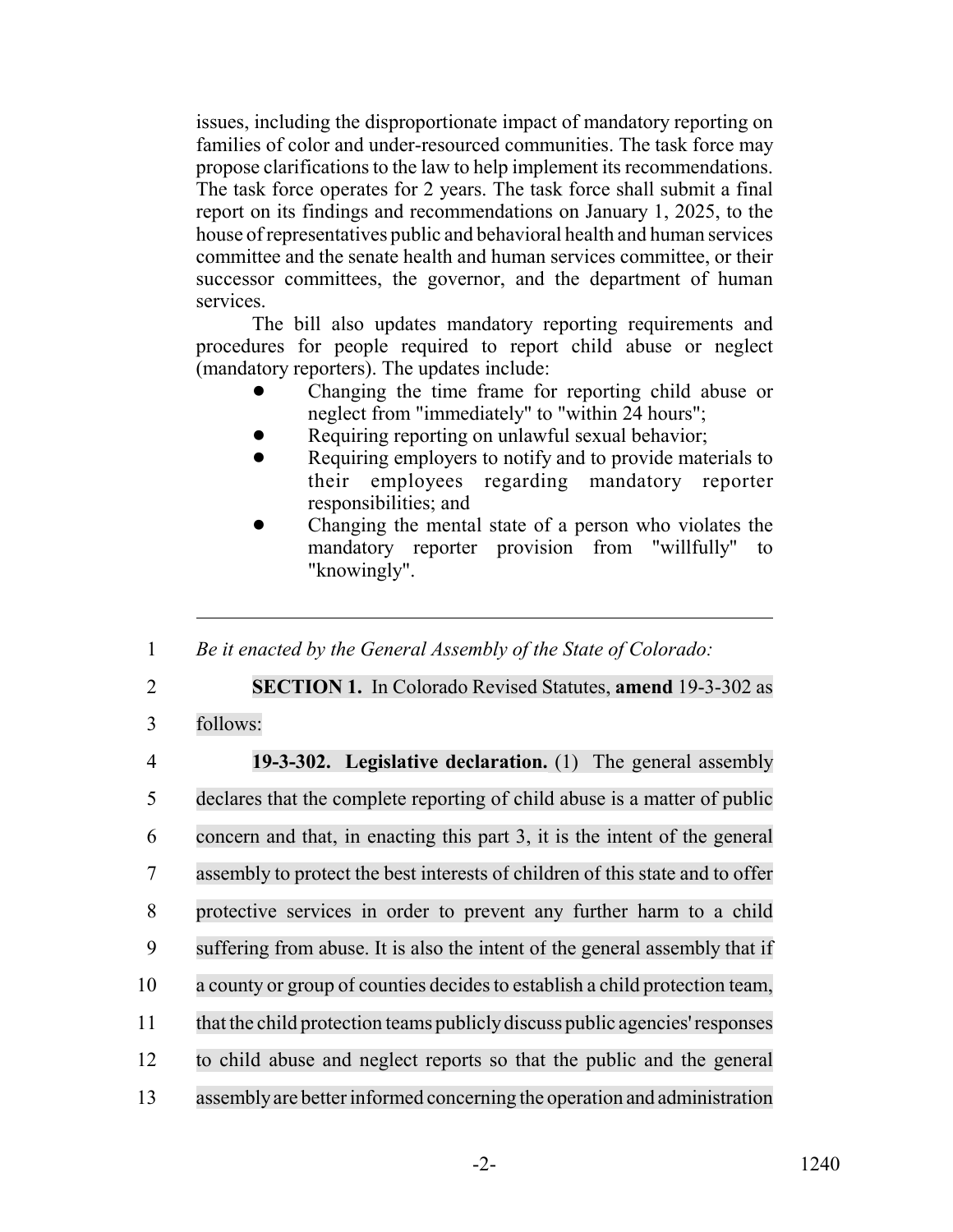of this part 3.

| $\overline{2}$ | THE GENERAL ASSEMBLY FURTHER DECLARES THAT<br>(a)                               |
|----------------|---------------------------------------------------------------------------------|
| 3              | REQUIRING PEOPLE TO REPORT KNOWN OR SUSPECTED CHILD ABUSE OR                    |
| $\overline{4}$ | NEGLECT PURSUANT TO THIS PART 3 IMPACTS THE PEOPLE REPORTING AS                 |
| 5              | WELL AS CHILDREN AND FAMILIES. AS A RESULT OF IMPLICIT BIAS,                    |
| 6              | UNDER-RESOURCED COMMUNITIES, COMMUNITIES OF COLOR, AND PERSONS                  |
| 7              | <b>WITH</b><br>DISABILITIES ARE DISPROPORTIONATELY IMPACTED<br><b>THE</b><br>BY |
| 8              | MANDATORY REPORTING SYSTEM. TO CREATE A MORE EQUITABLE                          |
| 9              | MANDATORY REPORTING SYSTEM, PEOPLE REQUIRED TO REPORT CHILD                     |
| 10             | ABUSE OR NEGLECT MUST HAVE ACCESS TO NECESSARY RESOURCES TO                     |
| 11             | REPORT CHILD ABUSE OR NEGLECT, INCLUDING BUT NOT LIMITED TO:                    |
| 12             | (I)<br>SPECIALIZED TRAINING TO ADDRESS AND DECREASE THE                         |
| 13             | DISPROPORTIONATE IMPACT ON UNDER-RESOURCED COMMUNITIES,                         |
| 14             | COMMUNITIES OF COLOR, AND PERSONS WITH DISABILITIES;                            |
| 15             | (II)<br>STANDARDIZED TRAINING AND MATERIALS; AND                                |
| 16             | (III)<br>INFORMATION REGARDING OBLIGATIONS AND PROTECTIONS                      |
| 17             | PURSUANT TO THE LAW.                                                            |
| 18             | ADDITIONALLY, THROUGH THE CREATION OF A MANDATORY<br>(b)                        |
| 19             | REPORTER TASK FORCE IN THIS PART 3, DIVERSE REPRESENTATIVES FROM                |
| 20             | STATEWIDE ORGANIZATIONS SERVING FAMILIES AND YOUTH<br><b>SHALL</b>              |
| 21             | ANALYZE BEST PRACTICES AND MAY RECOMMEND CHANGES TO TRAINING                    |
| 22             | MATERIALS AND REPORTING PROCEDURES.                                             |
| 23             | <b>SECTION 2.</b> In Colorado Revised Statutes, add 19-3-304.2 as               |
| 24             | follows:                                                                        |
| 25             | $19 - 3 - 304.2$ .<br>Mandatory reporter task force - creation -                |
| 26             | reporting - definitions - repeal. (1) As USED IN THIS SECTION, UNLESS           |
| 27             | THE CONTEXT OTHERWISE REQUIRES:                                                 |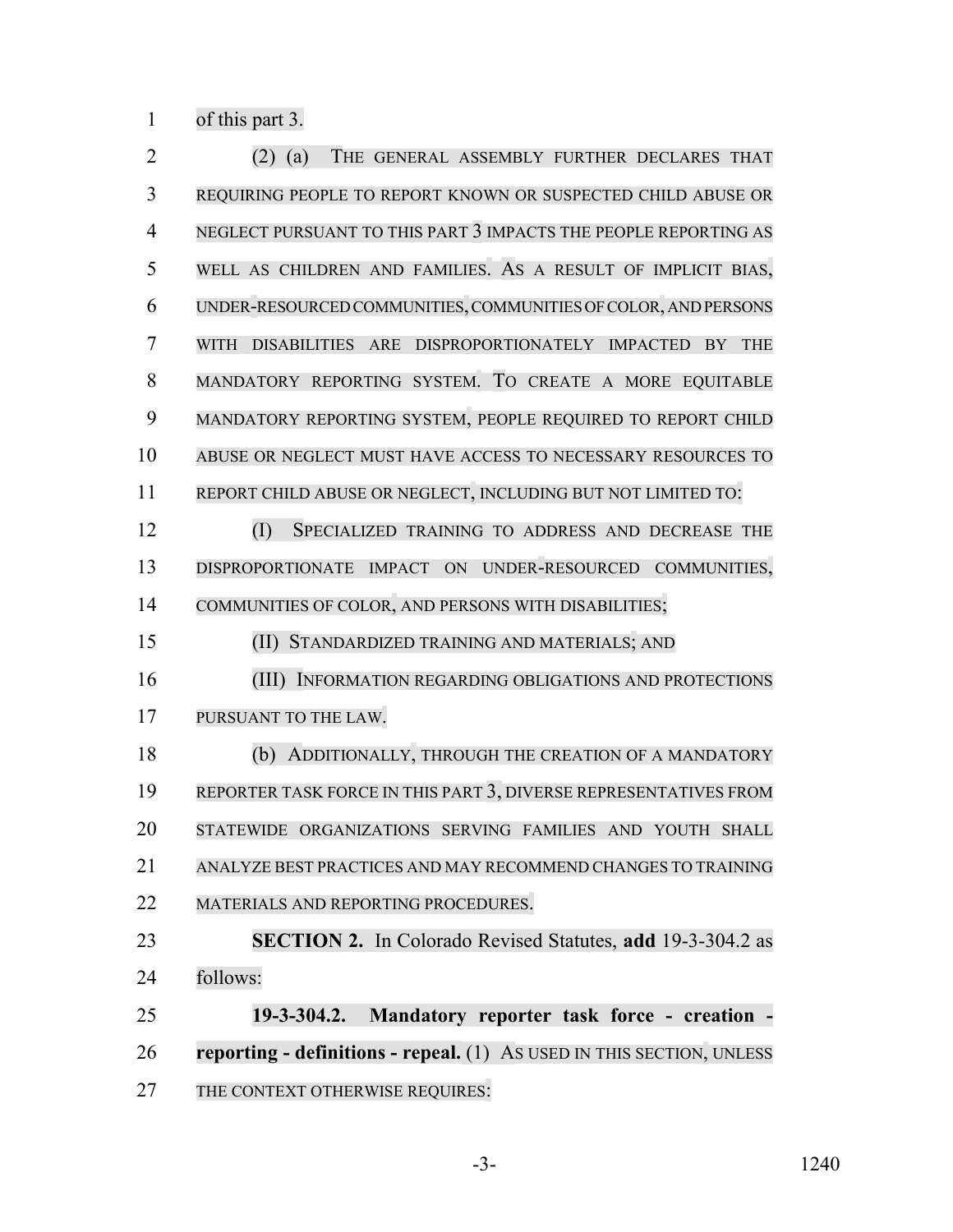(a) "IMPLICIT BIAS" MEANS A BIAS OR PREJUDICE THAT IS PRESENT TOWARD AN INDIVIDUAL OR A GROUP OF PEOPLE WITHOUT CONSCIOUS KNOWLEDGE.

 (b) "MANDATORY REPORTER" MEANS A PERSON WHO IS REQUIRED TO REPORT CHILD ABUSE OR NEGLECT PURSUANT TO SECTION 19-3-304. (c) "MEDICAL CHILD ABUSE" MEANS WHEN A CHILD RECEIVES UNNECESSARY AND HARMFUL OR POTENTIALLY HARMFUL MEDICAL CARE DUE TO A CAREGIVER'S OVERT ACTIONS, INCLUDING EXAGGERATING THE CHILD'S MEDICAL SYMPTOMS, LYING ABOUT THE CHILD'S MEDICAL HISTORY 10 OR FABRICATING THE CHILD'S MEDICAL HISTORY, OR INTENTIONALLY 11 INDUCING ILLNESS IN THE CHILD.

12 (2) THERE IS CREATED IN THE OFFICE OF THE CHILD PROTECTION OMBUDSMAN, ESTABLISHED PURSUANT TO SECTION 19-3.3-102, THE MANDATORY REPORTER TASK FORCE, REFERRED TO IN THIS SECTION AS THE "TASK FORCE".THE PURPOSE OFTHE TASK FORCE IS TO ANALYZE BEST PRACTICES AND RECOMMEND CHANGES TO TRAINING REQUIREMENTS AND REPORTING PROCEDURES. THE TASK FORCE SHALL ANALYZE THE EFFECTIVENESS OF MANDATORY REPORTING AND ITS RELATIONSHIP WITH SYSTEMIC ISSUES, INCLUDING THE DISPROPORTIONATE IMPACT OF MANDATORY REPORTING ON UNDER-RESOURCED COMMUNITIES, COMMUNITIES OF COLOR, AND PERSONS WITH DISABILITIES. THE TASK FORCE SHALL FOCUS ON SERVING UNDER-RESOURCED COMMUNITIES, COMMUNITIES OF COLOR, AND PERSONS WITH DISABILITIES WHO ARE DISPROPORTIONATELY IMPACTED BY THE MANDATORY REPORTING SYSTEM. THE TASK FORCE MAY PROPOSE CLARIFICATIONS TO THE LAW TO HELP IMPLEMENT ITS RECOMMENDATIONS. THE TASK FORCE MAY MAKE FINDINGS AND RECOMMENDATIONS TO THE GENERAL ASSEMBLY, THE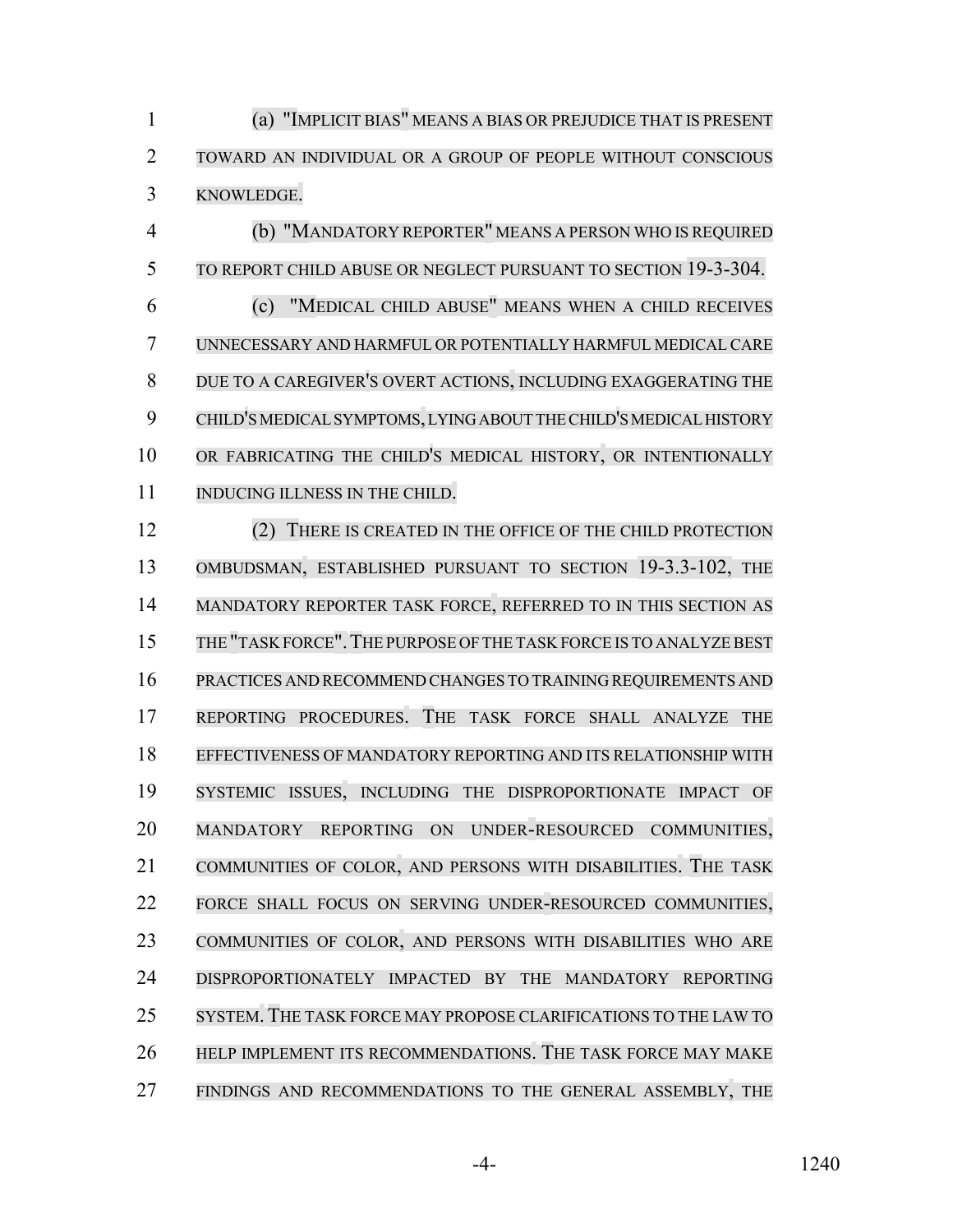| $\mathbf{1}$   | GOVERNOR, AND THE STATE DEPARTMENT ON ADMINISTRATIVE AND                              |
|----------------|---------------------------------------------------------------------------------------|
| $\overline{2}$ | LEGISLATIVE CHANGES TO UPDATE MANDATORY REPORTER TRAINING                             |
| 3              | REQUIREMENTS AND REPORTING PROCEDURES FOR REPORTING CHILD                             |
| $\overline{4}$ | ABUSE OR NEGLECT AND TO CREATE AN EQUITABLE MANDATORY                                 |
| 5              | REPORTING SYSTEM FOR ALL COLORADO FAMILIES AND CHILDREN,                              |
| 6              | INCLUDING HOW TO DETERMINE THE EFFECTIVENESS OF MANDATORY                             |
| 7              | REPORTING AND MITIGATE THE IMPACT OF MANDATORY REPORTING ON                           |
| 8              | UNDER-RESOURCED COMMUNITIES, COMMUNITIES OF COLOR, AND PERSONS                        |
| 9              | WITH DISABILITIES.                                                                    |
| 10             | (3) (a) THE TASK FORCE CONSISTS OF THE FOLLOWING MEMBERS:                             |
| 11             | (I)<br>THE CHILD PROTECTION OMBUDSMAN, AS DESCRIBED IN                                |
| 12             | SECTION 19-3.3-102, OR THE CHILD PROTECTION OMBUDSMAN'S DESIGNEE;                     |
| 13             | (II) ONE MEMBER REPRESENTING THE STATE DEPARTMENT TO BE                               |
| 14             | APPOINTED BY THE EXECUTIVE DIRECTOR OF THE STATE DEPARTMENT, OR                       |
| 15             | THE EXECUTIVE DIRECTOR'S DESIGNEE;                                                    |
| 16             | (III)<br>ONE MEMBER REPRESENTING THE DEPARTMENT OF PUBLIC                             |
| 17             | BE APPOINTED BY THE EXECUTIVE DIRECTOR OF<br><b>SAFETY</b><br><b>TO</b><br><b>THE</b> |
| 18             | DEPARTMENT OF PUBLIC SAFETY, OR THE EXECUTIVE DIRECTOR'S                              |
| 19             | DESIGNEE;                                                                             |
| 20             | (IV)<br>ONE MEMBER REPRESENTING THE DEPARTMENT OF                                     |
| 21             | REGULATORY AGENCIES TO BE APPOINTED BY THE EXECUTIVE DIRECTOR                         |
| 22             | OF THE DEPARTMENT OF REGULATORY AGENCIES, OR THE EXECUTIVE                            |
| 23             | DIRECTOR'S DESIGNEE;                                                                  |
| 24             | (V) ONE MEMBER REPRESENTING THE DEPARTMENT OF EDUCATION                               |
| 25             | BE APPOINTED BY THE COMMISSIONER OF EDUCATION OF THE<br><b>TO</b>                     |
| 26             | DEPARTMENT OF EDUCATION, OR THE COMMISSIONER OF EDUCATION'S                           |
| 27             | DESIGNEE; AND                                                                         |

-5- 1240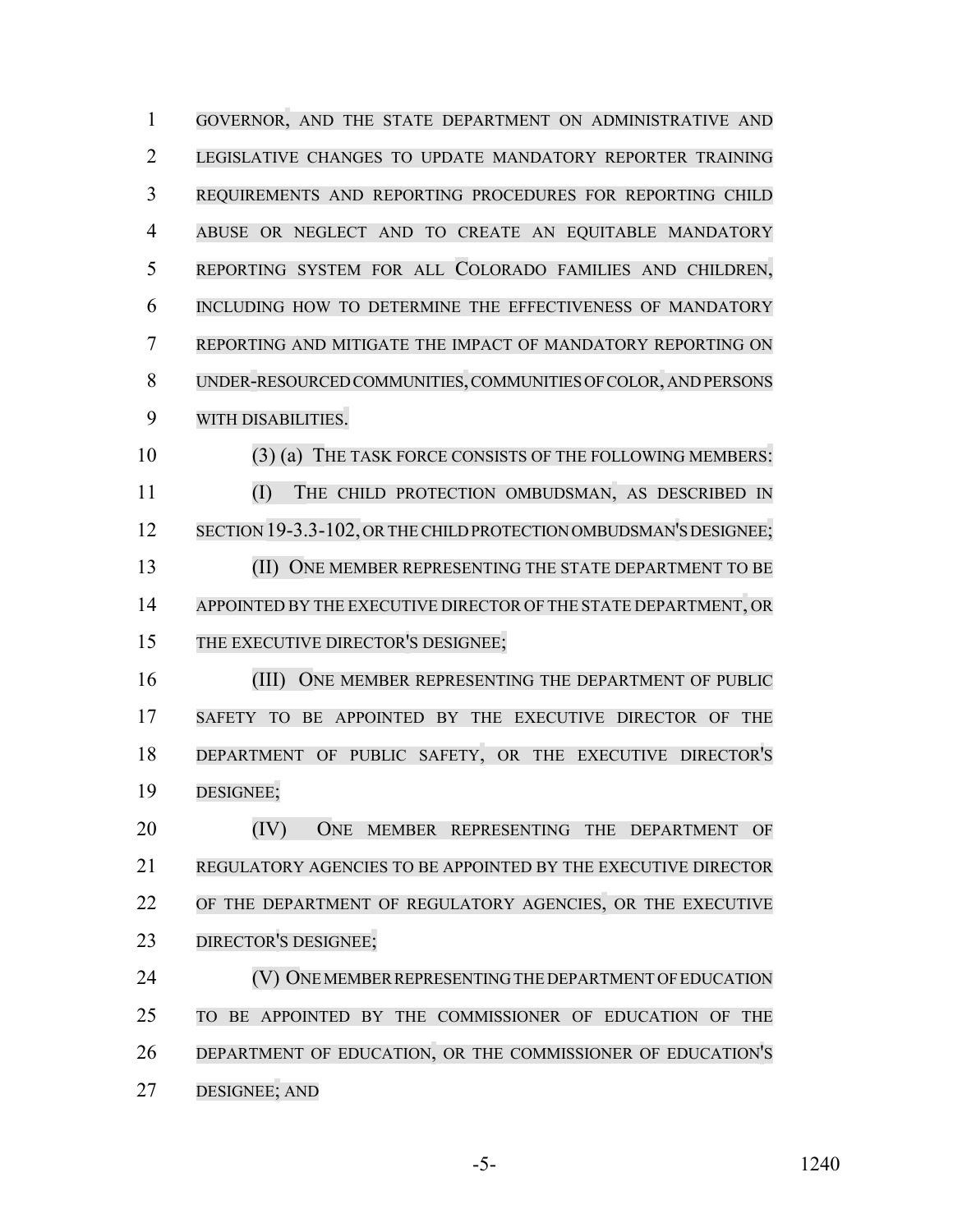| 1              | (VI) THE FOLLOWING MEMBERS, WHO SHALL BE APPOINTED BY THE                                                             |
|----------------|-----------------------------------------------------------------------------------------------------------------------|
| $\overline{2}$ | <b>PROTECTION</b><br><b>OMBUDSMAN</b><br><b>OR</b><br><b>THE</b><br><b>CHILD</b><br><b>PROTECTION</b><br><b>CHILD</b> |
| 3              | <b>OMBUDSMAN'S DESIGNEE:</b>                                                                                          |
| $\overline{4}$ | (A)<br>ONE MEMBER REPRESENTING A STATEWIDE EDUCATION                                                                  |
| 5              | ORGANIZATION THAT INCLUDES RURAL AREAS;                                                                               |
| 6              | ONE MEMBER REPRESENTING LAW ENFORCEMENT AGENCIES;<br>(B)                                                              |
| 7              | ONE MEMBER REPRESENTING RURAL COUNTY DEPARTMENTS;<br>(C)                                                              |
| 8              | ONE MEMBER REPRESENTING URBAN COUNTY DEPARTMENTS;                                                                     |
| 9              | ONE MEMBER REPRESENTING COURT-APPOINTED SPECIAL<br>(E)                                                                |
| 10             | ADVOCATES, AS DEFINED IN SECTION 13-91-103;                                                                           |
| 11             | ONE MEMBER REPRESENTING THE OFFICE OF THE CHILD'S<br>(F)                                                              |
| 12             | REPRESENTATIVE, AS ESTABLISHED IN SECTION 13-91-104;                                                                  |
| 13             | ONE MEMBER REPRESENTING A CHILD ADVOCACY CENTER, AS<br>(G)                                                            |
| 14             | DEFINED IN SECTION 19-1-103;                                                                                          |
| 15             | ONE MEMBER REPRESENTING PROSECUTING ATTORNEYS;<br>(H)                                                                 |
| 16             | ONE MEMBER REPRESENTING THE OFFICE OF THE STATE PUBLIC                                                                |
| 17             | DEFENDER, AS CREATED IN SECTION 21-1-101, OR THE OFFICE OF THE                                                        |
| 18             | ALTERNATE DEFENSE COUNSEL, AS CREATED IN SECTION 21-2-101;                                                            |
| 19             | (J) ONE MEMBER REPRESENTING A COUNTY ATTORNEY'S OFFICE OR                                                             |
| 20             | A STATEWIDE ORGANIZATION REPRESENTING COUNTY ATTORNEYS'                                                               |
| 21             | OFFICES;                                                                                                              |
| 22             | (K) ONE MEMBER REPRESENTING THE OFFICE OF THE RESPONDENT                                                              |
| 23             | PARENTS' COUNSEL, AS CREATED IN SECTION 13-92-103;                                                                    |
| 24             | (L) ONE MEMBER REPRESENTING FAMILY LAW ATTORNEYS;                                                                     |
| 25             | (M)<br><b>ONE</b><br>MEMBER REPRESENTING<br><b>STATEWIDE</b><br>$\mathbf{A}$                                          |
| 26             | NONGOVERNMENTAL ORGANIZATION SPECIALIZING IN THE PREVENTION OF                                                        |
| 27             | CHILD MALTREATMENT;                                                                                                   |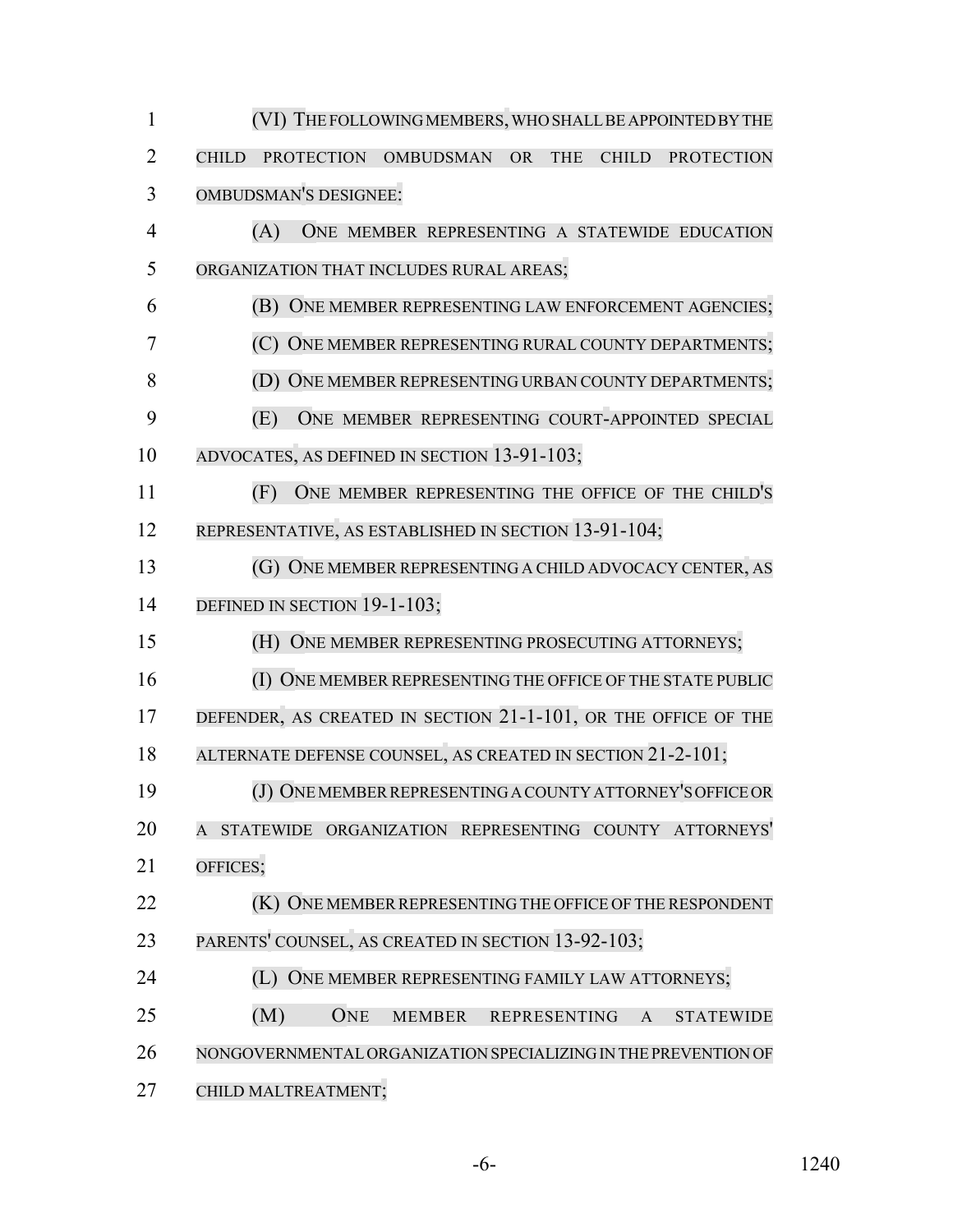(N) ONE MEMBER FROM A STATEWIDE ORGANIZATION REPRESENTING HOSPITALS; (O) ONE MEMBER FROM A STATEWIDE ORGANIZATION REPRESENTING MEDICAL PROFESSIONALS; (P) ONE MEMBER FROM A STATEWIDE ORGANIZATION REPRESENTING MENTAL HEALTH PROFESSIONALS; (Q) ONE MEMBER FROM A STATEWIDE ORGANIZATION REPRESENTING CHILDREN AND YOUTH; (R) ONE MEMBER FROM A STATEWIDE ORGANIZATION REPRESENTING PEOPLE WITH DISABILITIES; (S) FIVE MEMBERS REPRESENTING INDIVIDUALS WITH LIVED 12 EXPERIENCE IN THE MANDATORY REPORTING SYSTEM; **(T)** ONE MEMBER FROM A STATEWIDE ORGANIZATION SERVING UNDER-RESOURCED COMMUNITIES; (U) ONE MEMBER WHO IS AN ACADEMIC EXPERT ON THE MANDATORY REPORTING SYSTEM EMPLOYED AT A STATE INSTITUTION OF **HIGHER EDUCATION;** 18 (V) ONE MEMBER REPRESENTING A STATEWIDE ORGANIZATION SERVING OR REPRESENTING VICTIMS AND SURVIVORS OF DOMESTIC VIOLENCE; **(W)** ONE MEMBER REPRESENTING A STATEWIDE ORGANIZATION SERVING OR REPRESENTING VICTIMS AND SURVIVORS OF SEXUAL VIOLENCE; (X) ONE MEMBER REPRESENTING CONFIDENTIAL VICTIM ADVOCATES; AND (Y) ONE MEMBER REPRESENTING A STATE-LICENSED CHILD CARE PROVIDER, AS DEFINED IN SECTION 26-6-102 (6).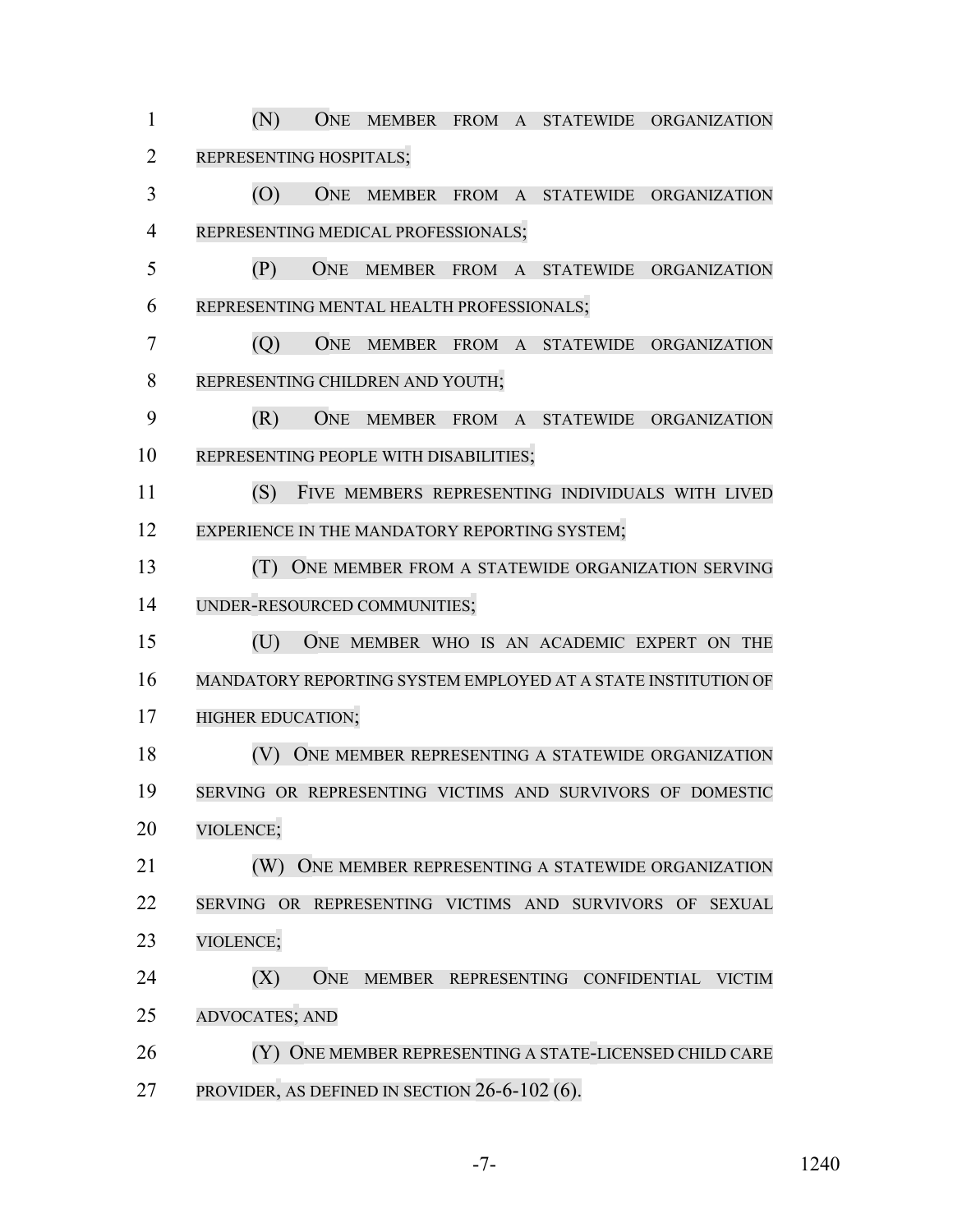(b) THE APPOINTINGAUTHORITIES SHALLMAKE APPOINTMENTS ON OR BEFORE DECEMBER 1, 2022. IN MAKING APPOINTMENTS, THE APPOINTING AUTHORITIES SHALL SELECT MEMBERS WHO REPRESENT DIVERSE GEOGRAPHIC LOCATIONS, GENDERS,RELIGIONS, SOCIOECONOMIC STATUSES, IMMIGRATION STATUSES, AND LANGUAGES. THE TERM OF THE APPOINTMENT IS FOR THE DURATION OF THE TASK FORCE.THE APPOINTING AUTHORITIES SHALL FILL ANY VACANCY SUBJECT TO THE SAME **QUALIFICATIONS AS THE INITIAL APPOINTMENT.** 

 (4) EACH MEMBER OF THE TASK FORCE SERVES WITHOUT COMPENSATION.NONGOVERNMENTAL MEMBERS MAY BE REIMBURSED FOR REASONABLE EXPENSES INCURRED IN THE PERFORMANCE OF THEIR DUTIES PURSUANT TO THIS SECTION.

 (5) THE CHILD PROTECTION OMBUDSMAN OR THE CHILD PROTECTION OMBUDSMAN'S DESIGNEE SHALL SERVE AS THE CHAIR, AND 15 THE TASK FORCE SHALL SELECT A VICE-CHAIR FROM AMONG ITS MEMBERS. THE CHAIR AND THE VICE-CHAIR SHALL SERVE FOR THE DURATION OF THE TASK FORCE AS THE CHAIR AND THE VICE-CHAIR.

 (6) (a) THE CHILD PROTECTION OMBUDSMAN, OR THE CHILD PROTECTION OMBUDSMAN'S DESIGNEE, SHALL CONVENE THE FIRST 20 MEETING OF THE TASK FORCE NO LATER THAN JANUARY 1, 2023. THE TASK FORCE SHALLMEET AT LEAST ONCE EVERY OTHERMONTH UNTILTHE TASK FORCE SUBMITS ITS FINAL REPORT. THE CHAIR MAY CALL ADDITIONAL MEETINGS AS NECESSARY FOR THE TASK FORCE TO FULFILL ITS DUTIES. THE TASK FORCE SHALL ESTABLISH PROCEDURES TO ALLOW MEMBERS OF 25 THE TASK FORCE TO PARTICIPATE IN MEETINGS REMOTELY.

 (b) THE CHILD PROTECTION OMBUDSMAN, OR THE CHILD PROTECTION OMBUDSMAN'S DESIGNEE, SHALLOPEN THE MEETINGS TO THE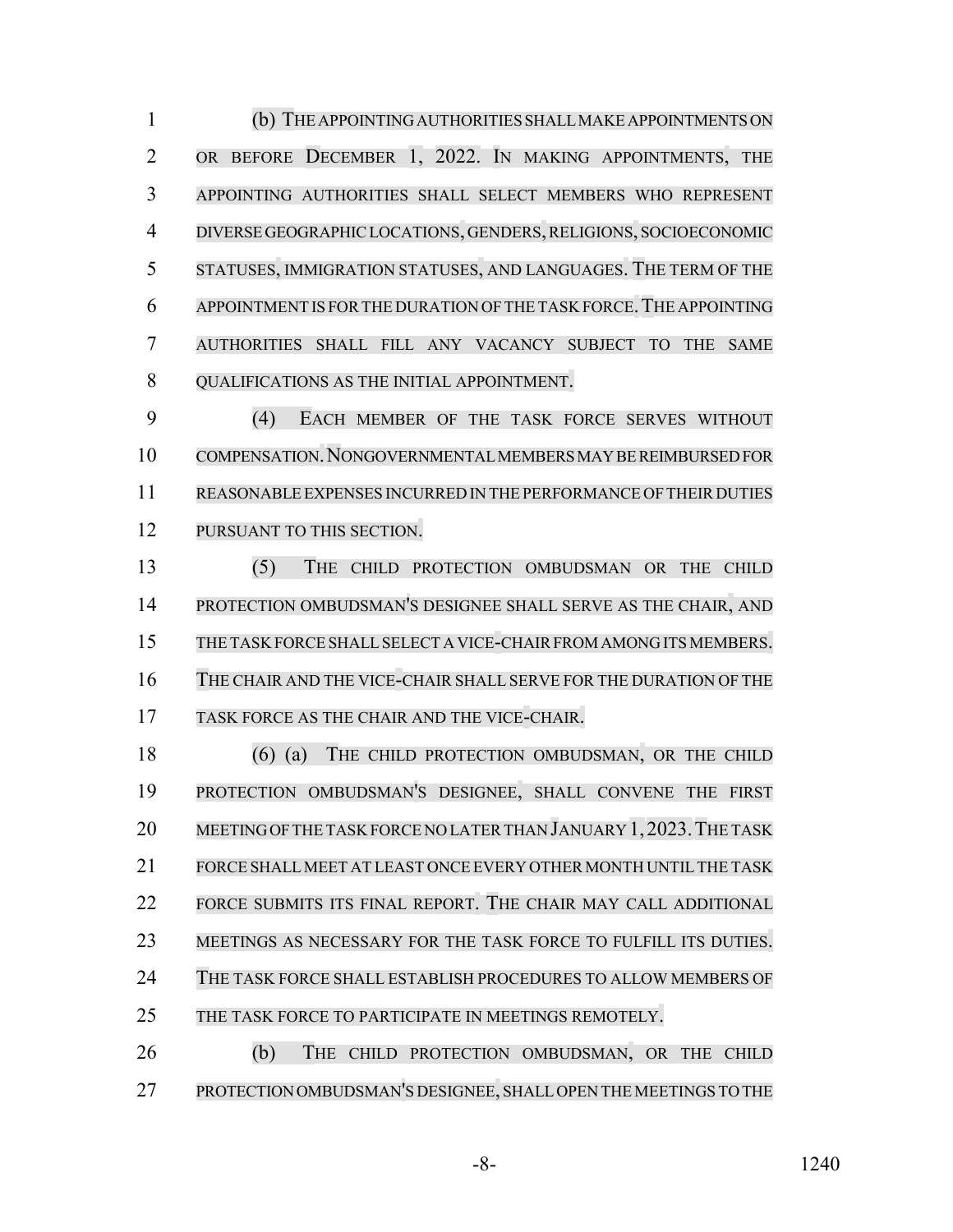PUBLIC, PROVIDE ADVANCE PUBLIC NOTICE OF THE MEETINGS, AND ALLOW PUBLIC COMMENTS AT THE MEETINGS. THE CHILD PROTECTION OMBUDSMAN, ORTHE CHILD PROTECTION OMBUDSMAN'S DESIGNEE, SHALL CONDUCT OUTREACH AND ENCOURAGE COMMUNITY PARTICIPATION IN THE PUBLIC MEETINGS. (7) (a) PURSUANT TO SUBSECTION (2) OF THIS SECTION, THE TASK FORCE, AT A MINIMUM, SHALL ANALYZE: 8 (I) WHETHER A STUDY SHOULD BE CONDUCTED TO DETERMINE THE EFFECTIVENESS OF MANDATORY REPORTING IN SERVING CHILDREN AND 10 FAMILIES AND DETERMINE THE NECESSARY FUNDING FOR A STUDY. IF THE TASK FORCE DETERMINES THERE SHOULD BE A STUDY, THE STUDY MUST 12 INCLUDE AN ANALYSIS ON WHETHER ENHANCED SCREENING TECHNIQUES FOR ACCEPTING REPORTS MAY MITIGATE THE DISPROPORTIONATE IMPACT OF MANDATORY REPORTING ON UNDER-RESOURCED COMMUNITIES, COMMUNITIES OF COLOR, AND PERSONS WITH DISABILITIES. 16 (II) THE DISPROPORTIONATE IMPACT OF MANDATORY REPORTING ON UNDER-RESOURCED COMMUNITIES, COMMUNITIES OF COLOR, AND PERSONS WITH DISABILITIES; (III) STANDARDIZED TRAINING THAT ADDRESSES IMPLICIT BIAS; (IV) ALTERNATIVE PROCESSES AND SERVICES FOR FAMILIES WHO DO NOT PRESENT MANDATORY REPORTERS WITH CHILD ABUSE OR NEGLECT 22 CONCERNS BUT WHO WOULD BENEFIT FROM ALTERNATIVE SERVICES; (V) STANDARDIZED TRAINING THAT ADDRESSES THE 24 REQUIREMENTS OF THE LAW PURSUANT TO THIS PART 3; (VI) THE DEFINITION OF "IMMEDIATELY" AND HOW REPORTING TIME FRAMES AFFECT MANDATORY REPORTERS FROM DIFFERENT PROFESSIONS;

-9- 1240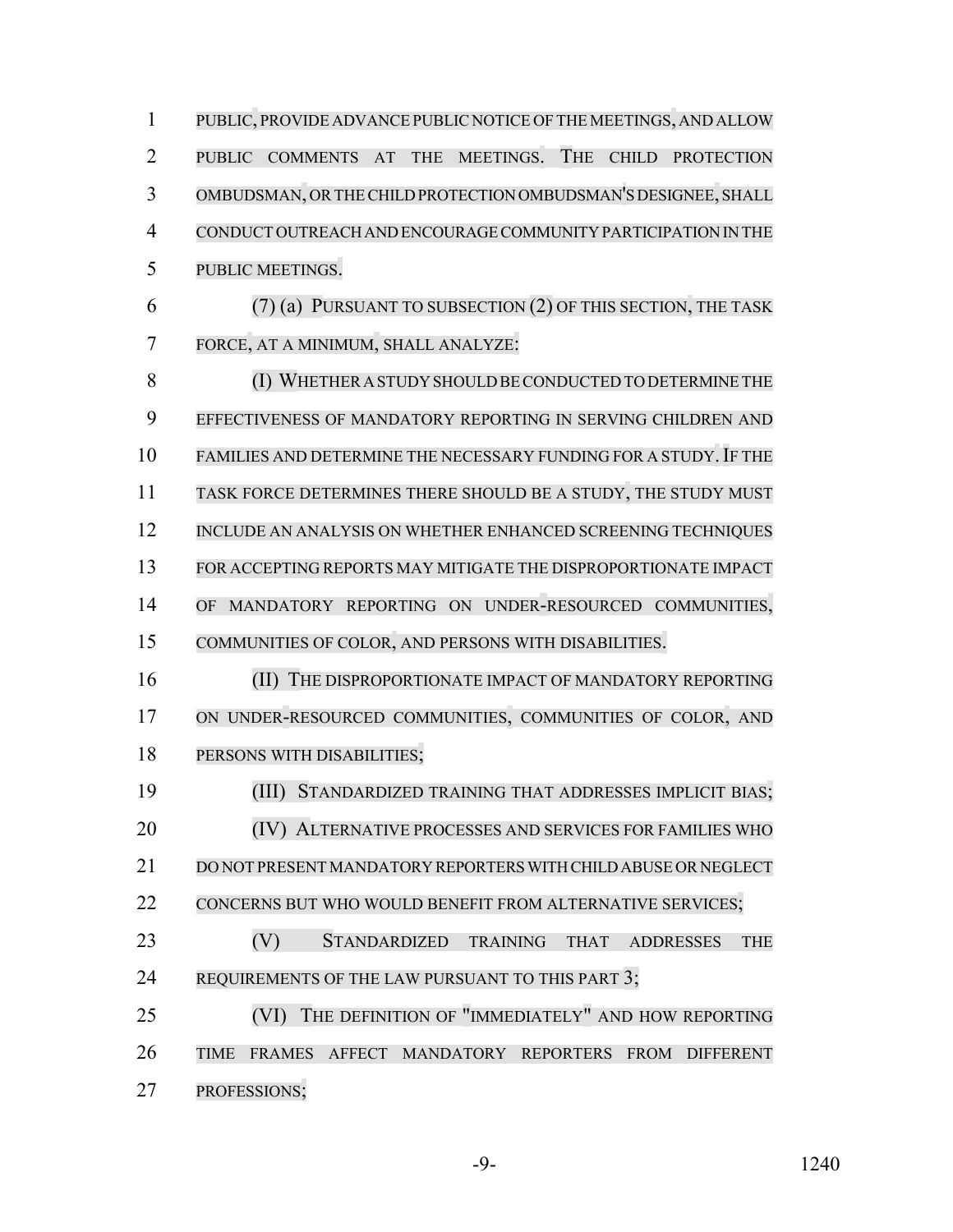| $\mathbf{1}$   | (VII) REPORTING TIME FRAMES FOR MANDATORY REPORTERS WHO                                                              |
|----------------|----------------------------------------------------------------------------------------------------------------------|
| $\overline{2}$ | ARE CREATING A SAFETY PLAN FOR VICTIMS OF DOMESTIC VIOLENCE,                                                         |
| 3              | SEXUAL ASSAULT, OR STALKING TO ENSURE THE SAFETY OF THE VICTIM                                                       |
| $\overline{4}$ | AND THE VICTIM'S FAMILY MEMBERS WHILE CREATING THE SAFETY PLAN;                                                      |
| 5              | (VIII)<br>MEDICAL CHILD ABUSE AND THE PROCESS TO REPORT                                                              |
| 6              | MEDICAL CHILD ABUSE;                                                                                                 |
| 7              | (IX)<br>WHETHER MANDATORY REPORTERS SHOULD<br><b>REPORT</b>                                                          |
| 8              | <b>REPORTER'S</b><br><b>INCIDENTS</b><br><b>OUTSIDE</b><br>OF<br>$\mathbf{A}$<br><b>MANDATORY</b><br><b>OBSERVED</b> |
| 9              | PROFESSIONAL CAPACITY;                                                                                               |
| 10             | (X) WHETHER A MANDATORY REPORTER WHO IS EMPLOYED BY, AN                                                              |
| 11             | AGENT OF, OR A CONTRACTOR FOR AN ATTORNEY WHO IS PROVIDING                                                           |
| 12             | LEGAL REPRESENTATION IS EXEMPT FROM THE REPORTING REQUIREMENTS                                                       |
| 13             | DESCRIBED IN SECTION 19-3-304;                                                                                       |
| 14             | (XI) MANDATORY REPORTING REQUIREMENTS FOR MANDATORY                                                                  |
| 15             | REPORTERS WHO HAVE KNOWLEDGE OR REASONABLE CAUSE TO KNOW OR                                                          |
| 16             | SUSPECT THAT A CHILD OR YOUTH IS THE VICTIM OF DATING VIOLENCE OR                                                    |
| 17             | SEXUAL ASSAULT;                                                                                                      |
| 18             | (XII)<br>A REPORTING PROCESS FOR TWO OR MORE MANDATORY                                                               |
| 19             | REPORTERS TO REPORT CHILD ABUSE OR NEGLECT WHO HAVE JOINT                                                            |
| 20             | KNOWLEDGE OR JOINT REASONABLE CAUSE TO MAKE A REPORT OF CHILD                                                        |
| 21             | <b>ABUSE OR NEGLECT;</b>                                                                                             |
| 22             | (XIII)<br>WHETHER THE DUTY TO REPORT REMAINS WITH THE                                                                |
| 23             | MANDATORY REPORTER WHO HAS REASONABLE CAUSE TO KNOW OR                                                               |
| 24             | SUSPECT THAT A CHILD HAS BEEN SUBJECTED TO CHILD ABUSE OR                                                            |
| 25             | NEGLECT;                                                                                                             |
| 26             | (XIV)<br>WHETHER INSTITUTIONS THAT EMPLOY MANDATORY                                                                  |
| 27             | REPORTERS MAY DEVELOP PROCEDURES TO<br>ASSIST<br><b>MANDATORY</b>                                                    |

-10- 1240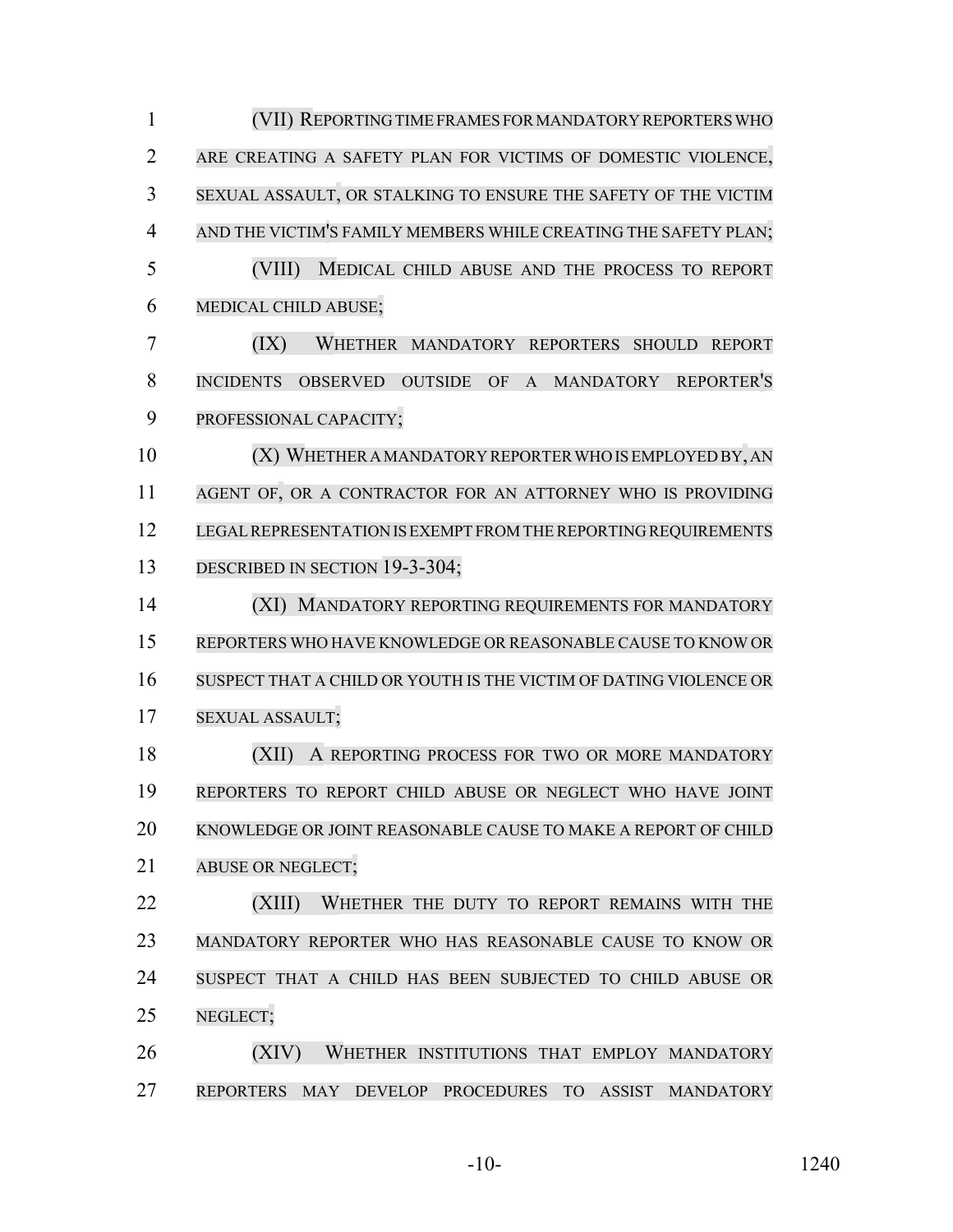REPORTERS IN FULFILLING REPORTING REQUIREMENTS, AS DESCRIBED IN SECTION 19-3-307; (XV) TRAINING REQUIREMENTS FOR PEOPLE APPLYING FOR OR RENEWING A PROFESSIONAL LICENSE FOR A PROFESSION THAT IS IDENTIFIED AS A PROFESSION REQUIRED TO REPORT CHILD ABUSE OR NEGLECT PURSUANT TO SECTION 19-3-304; (XVI) THE PERSONAL INFORMATION OF A CHILD, AS SET FORTH IN 8 SECTION 19-3-307 (2), THAT IS COLLECTED FOR A REPORT; (XVII) STANDARDIZED TRAINING REGARDING THE COUNTY DEPARTMENTS' PROCESS TO DETERMINE WHICH REPORTS MEET THE THRESHOLD FOR ASSESSMENT AND INVESTIGATION; 12 (XVIII) THE BENEFITS OF AN ELECTRONIC REPORTING PLATFORM FOR THE STATE; AND (XIX) A PROCESS FOR INTER- AND INTRA-AGENCY COMMUNICATIONS, CONFIRMING RECEIPT OF REPORTS, AND, IN SOME CIRCUMSTANCES, SHARING THE OUTCOME OF REPORTS WITH CERTAIN MANDATORY REPORTERS. (b) THE TASK FORCE MAY ESTABLISH STANDING SUBCOMMITTEES TO STUDY THE ISSUES IDENTIFIED IN SUBSECTION (7)(a) OF THIS SECTION. **(8) THE TASK FORCE SHALL ANALYZE NATIONAL BEST PRACTICES**  AND CONSULT WITH ADDITIONAL STAKEHOLDERS AS NEEDED TO ADDRESS ALL ADDITIONAL QUESTIONS NECESSARY TO FINALIZE ITS FINDINGS AND RECOMMENDATIONS FOR MANDATORY REPORTER TRAINING REQUIREMENTS, REPORTING PROCEDURES, AND CREATING A MORE EQUITABLE MANDATORY REPORTING SYSTEM FOR UNDER-RESOURCED 26 COMMUNITIES, COMMUNITIES OF COLOR, AND PERSONS WITH DISABILITIES WHO ARE DISPROPORTIONATELY IMPACTED BY MANDATORY REPORTING.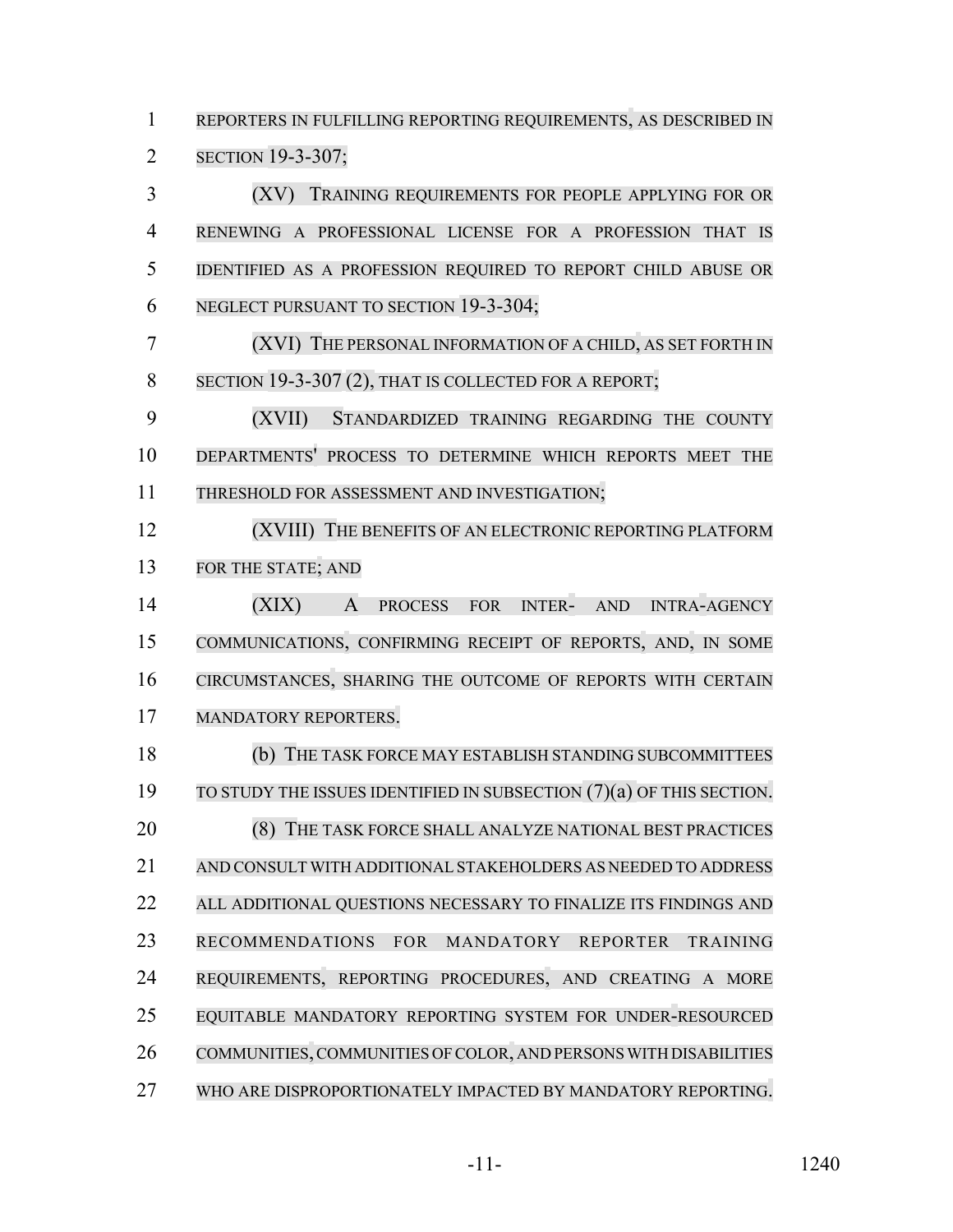(9) ON OR BEFORE JANUARY 1, 2024, THE TASK FORCE SHALL SUBMIT ITS FIRST-YEAR STATUS REPORT, INCLUDING ITS INITIAL FINDINGS AND RECOMMENDATIONS ON ISSUES IDENTIFIED IN SUBSECTION (7) OFTHIS SECTION, TO THE HOUSE OF REPRESENTATIVES PUBLIC AND BEHAVIORAL HEALTH AND HUMAN SERVICES COMMITTEE AND THE SENATE HEALTH AND HUMAN SERVICES COMMITTEE, OR THEIR SUCCESSOR COMMITTEES; THE GOVERNOR; AND THE STATE DEPARTMENT. 8 (10) ON OR BEFORE JANUARY 1, 2025, THE TASK FORCE SHALL SUBMIT ITS FINAL REPORT, INCLUDING ITS FINDINGS AND RECOMMENDATIONS ON THE ISSUES IDENTIFIED IN SUBSECTION (7) OFTHIS SECTION, TO THE HOUSE OF REPRESENTATIVES PUBLIC AND BEHAVIORAL HEALTH AND HUMAN SERVICES COMMITTEE AND THE SENATE HEALTH AND HUMAN SERVICES COMMITTEE, OR THEIR SUCCESSOR COMMITTEES; THE GOVERNOR; AND THE STATE DEPARTMENT. (11) THIS SECTION IS REPEALED, EFFECTIVE JULY 1, 2025.

**SECTION 3.** In Colorado Revised Statutes, 19-3-304.2, **amend**

**as added by House Bill 22-1240** (3)(a)(VI)(X) as follows:

 **19-3-304.2. Mandatory reporter task force - creation - reporting - definitions - repeal.** (3) (a) The task force consists of the following members:

 (VI) The following members, who shall be appointed by the child protection ombudsman or the child protection ombudsman's designee: (X) One member representing a state-licensed child care provider,

24 as defined in section 26-6-102 (6) SECTION 26.5-5-303 (4).

 **SECTION 4. Appropriation.** For the 2022-23 state fiscal year, 26 \$97,500 is appropriated to the judicial department for use by the office of the child protection ombudsman. This appropriation is from the general